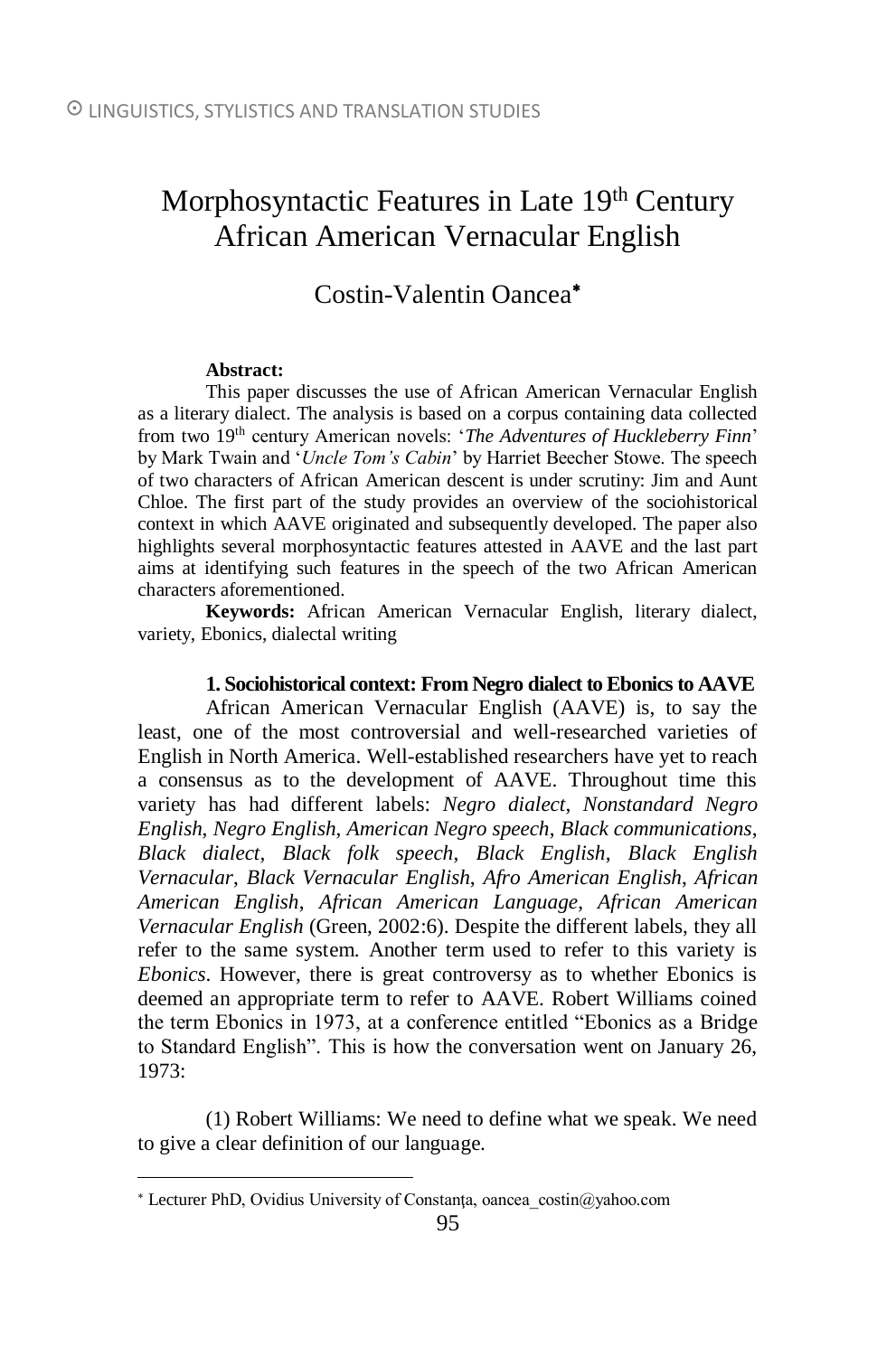Ernie Smith: If you notice, every language in the world represents a nation or a nationality. What we are speaking has continuity not only in the United States, but outside the United States and all the way back to the mother country. We need to get the term completely off the English scale and start calling it what it really represents.

Robert Williams: Let me make a point here. Language is a process of communication. But we need to deal with the root of our language. What about Ebo? Ebo linguistics? Ebolingual? Ebo Phonics? Ebonics? Let's define our language as Ebonics.

The Group: That sounds good.

Robert Williams: I am talking about an ebony language. We know that *ebony* means *black* and that phonics refers to speech sounds or the science of sounds. Thus, we are really talking about the science of black speech sounds or language. (Williams, 1997: 14)

In 1975, Williams provided the following definition of Ebonics:

the linguistic and paralinguistic features which in a concentric continuum represents the communicative competence of the West African, Caribbean, and United States slave descendant of African origin. It included the various idioms, patois, argots, idiolects, and social dialects of black people" especially those who have been forced to adapt to colonial circumstances. Ebonics derives its form from ebony (black) and phonics (sound, the study of sound) and refers to the study of the language of black people in all its cultural uniqueness. (Williams, 1975: vi)

Despite a reticence among linguists and the general public to use the term *Ebonics*, the situation drastically changed in December 1996 when the Oakland (CA) School Board acknowledged Ebonics as the primary language of its African American students and decided to take it into account in teaching them standard English. The term *Ebonics* encompasses the African roots of African American speech and the ties it has with languages spoken in different places in the Black Diaspora, for instance Jamaica or Nigeria. In an attempt to shed light on the origin and meaning of the term *Ebonics*, Smith (1998: 55) writes that "When the term *Ebonics* was coined it was not as a mere synonym for the more commonly used appellation Black English." Smith also draws attention that:

> Ebonics is not a dialect of English. The term *Ebonics* and other Afrocentric appellations such as *Pan African Language* and *African Language Systems* all refer to the linguistic continuity of Africa in Black America. Eurocentric scholars used the term *Ebonics* as a synonym for "Black English." In doing so, they reveal an ignorance of the origin and meaning of the term *Ebonics* that is so profound that their confusion is pathetic. (Smith, 1998: 57)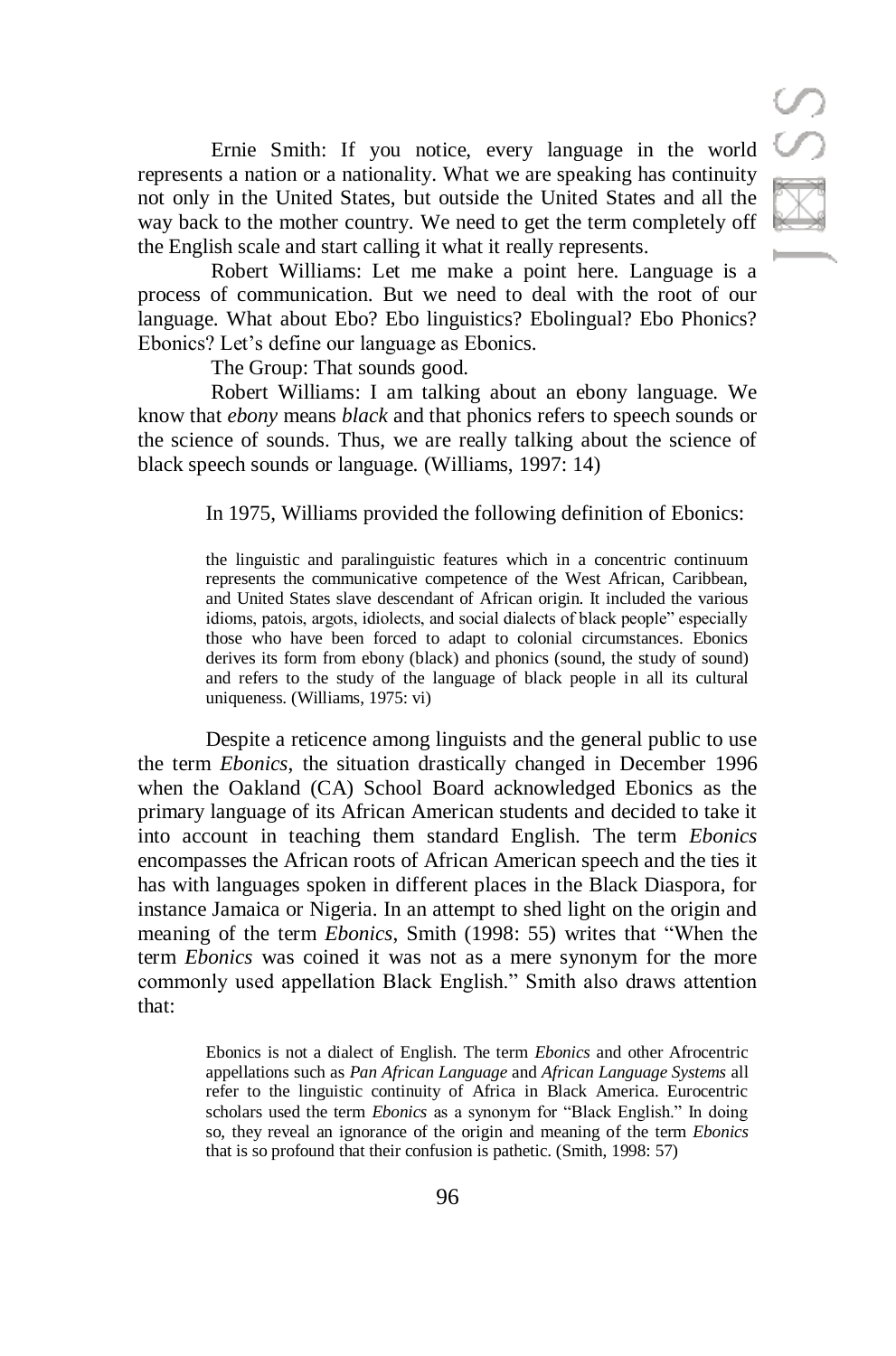Although Smith's position is quite clear, research on the origin of this linguistic variety is diverse. Mufwene (2001: 24), in trying to explain the origin and development of AAVE, argues that it is "irrelevant whether African American English shares features with other North American varieties of English or where the features originates or how AAE developed (some of) its structural features". He also brings into discussion another variety, Gullah, as some researchers hypothesize that AAVE and Gullah are actually varieties of African American English. An interesting view is that of Spears (1988) who claims that there is a standard African American English, different from the basilectal variety studied by linguists – African American Vernacular English – usually associated with illiteracy or little schooling. In defending this position, Spears (1998: 230) writes that:

> I use the term African-American English (AAE) as a cover term for Standard African-American Englishes (SAAE) and for African American vernacular Englishes (AAVE), both of which are in turn the cover terms for the collections of standard and non-standard varieties of AAE respectively. In doing this, I am making two claims: (1) AAE comprises not one but a number of related standard and nonstandard varieties, and (2) varieties of AAE may have distinctively African American traits while having none of the features widely agreed upon as being nonstandard, e.g., the use of *ain't* and multiple negatives within a sentence. The distinctively African-American features of SAAE have to do primarily, but not solely, with prosody and language use.

Spears's view is shared by Morgan (1998) and, to a certain extent by Mufwene (2001). Returning to the distinction between AAVE and Gullah, Mufwene (2001: 36) suggests that it is actually a regional one, "within which other continua are identifiable and associated, in part, with density of their respective basilectal features". Smitherman (1997: 29) uses the term "U.S. Ebonics" which comprises AAVE and Gullah, but not Caribbean creole varieties nor African pidgin or creole varieties. For Wolfram and Schilling-Estes (2008: 213) AAE represents "the language variety spoken by many people of African descent in the US and associated with African American ethnic identity and cultural heritage." It is difficult to provide an all-encompassing definition of AAVE, and maybe we should focus instead on the linguistic features observable among African Americans.

Green (2002: 8) notes that historical discussions regarding the origin of African American English commence with the first arrivals of African slaves on American soil. Several hypotheses as to the roots of AAVE have been presented throughout the years. The first view is the *Anglicist Hypothesis* which states that AAVE has the same sources as other European American dialects, namely the English dialects spoken in the British Isles. Mid-twentieth century dialectologists accepted this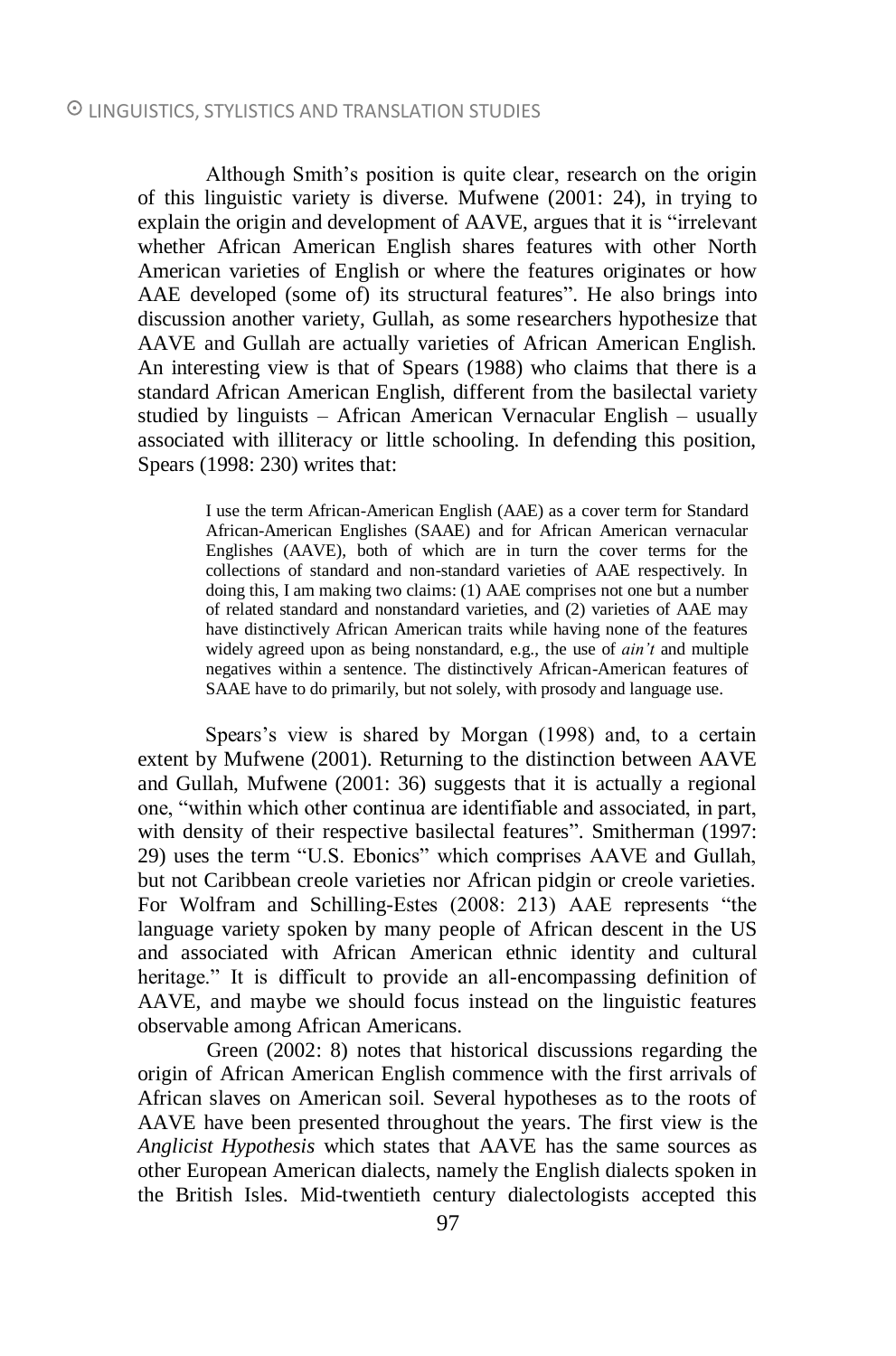position, as well as the fact that present-day African American speech was "identical to that of comparable Southern white speech" (Wolfram and Thomas, 2002: 12). The two sociolinguists later highlight that some of the arguments encountered in the literature posit that African American speech of the nineteenth century was "identical to that of cohort European American speech but that it has since diverged" (Wolfram and Thomas, 2002: 12-13). This point of view is perfectly illustrated by Kurath (1949: 6):

> By and large the Southern Negro speaks the language of the white man of his locality or area and of his education…As far as the speech of uneducated Negroes is concerned, it differs little from that of the illiterate white: that is, it exhibits the same regional and local variations as that of the simple white folk.

The Anglicist Hypothesis maintains that the language contact situation of the people of African origin in the United States was no different from that of other groups of immigrants. It is true that African slaves brought with them several African languages to North America, but after a couple of generations, these heritage languages were gradually lost, as Africans learned the regional and social varieties used by North American white speakers.

In the late 1960s and early 1970s this position was challenged and replaced by the *Creolist Hypothesis*, which maintains that AAVE developed from a creole language, as an outcome of the early contact between Africans and Europeans (Stewart, 1967; Dillard, 1972). One of the most well-known advocates of the Creolist Hypothesis is William Stewart who wrote that:

> Of the Negro slaves who constituted the field labor force on North American plantations up to the mid-nineteenth century, even many who were born in the New World spoke of a variety of English which was in fact a true creole language – differing markedly in grammatical structure from those English dialects which were brought directly from Great Britain, as well as from New World modifications of these in the mouths of descendants of the original white colonists. (Stewart, 1968: 3)

Despite the fact that not all scholars on AAVE accepted such a strong interpretation of the creolist hypothesis, certain authors accepted some version of it. Fasold (1981: 164) was one of them, who mentioned that "the creole hypothesis seems most likely to be correct, but it is certainly not so well established as Dillard (1972), for example, would have us to believe." Fasold actually refers to Dillard's highly influential book *Black English: Its History and Usage in the United States*, published in 1972, which promoted the creolist hypothesis. Under this hypothesis, AAVE is considered to have started off as a creole, just like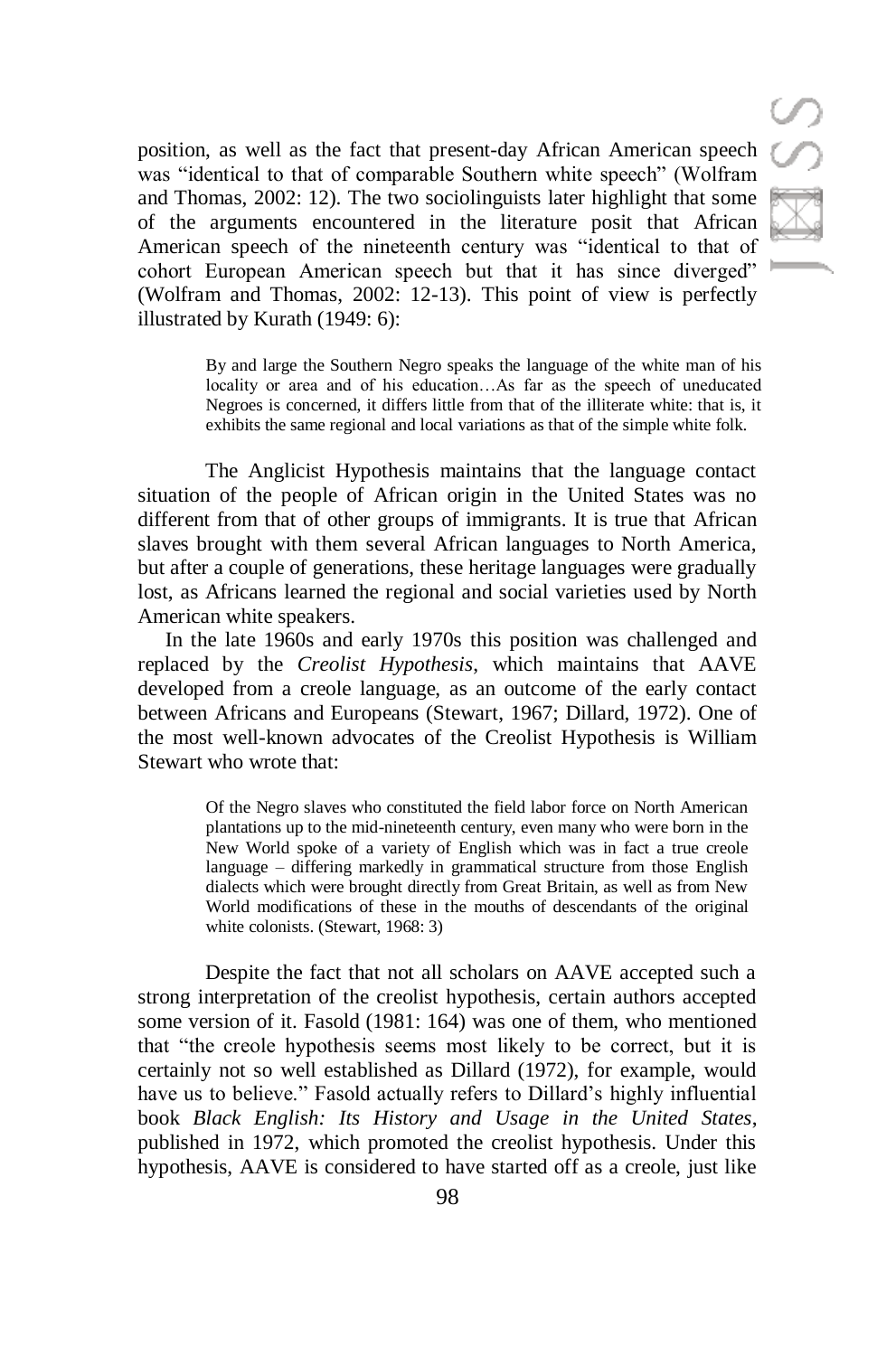Jamaican Creole or Gullah (spoken in the Sea Island off the coast of South Carolina and Georgia), as AAVE shares some grammatical features with these two creole varieties of English (Green, 2002: 9). Rickford (1998: 189) opines that "there is enough persuasive evidence in these data to suggest that AAVE did have some creole roots."

In the 1980s the creolist hypothesis was called into questions due to the publication of different sets of data. One of them was a set of written records of ex-slave narratives collected under the Works Project Administration in the 1930s, published in 1991 as *The Emergence of Black English: Text and commentary* by Bailey, Maynor and Cukor-Avila. Other materials included letters written by semi-literate ex-slaves in the mid-nineteenth century (Montgomery, Fuller, and DeMarse 1993) and the Hyatt texts, which represent a set of interviews with Black practitioners of voodoo in the 1930s (Hyatt 1970-8, Ewers 1996). All these records showed that earlier AAVE was not as different from postcolonial European American English varieties, thus apparently disproving the creolist hypothesis. The emergence of data from these newly discovered texts led to the development of the *Neo-Anglicist Hypothesis* (Poplack and Tagliamonte 2001). More recently, Van Herk (2015: 23) uses the term *English Origins Hypothesis* (EOH) and associates it with the *Ottawa School*. This hypothesis, similar to the *Anglicist Hypothesis* which circulated in the mid-twentieth century, posits that although earlier postcolonial African American speech was influenced by early British dialects brought to North America by British colonists, it has since diverged and present-day AAVE is actually different from contemporary European American vernacular speech (Wolfram and Schilling-Estes, 2008: 222). Based on recent studies which focused on expatriate enclave communities, Poplack (1999: 27) postulated that "AAVE originated as English, but as the African American community solidified, it innovated specific features and contemporary AAVE is the result of evolution, by its own unique, internal logic". Labov (1998: 119) makes a similar observation and writes that "The general conclusion that is emerging from studies of the history of AAVE is that many important features of the modern dialect are creations of the twentieth century and not an inheritance of the nineteenth".

Even though many scholars adhered to this position, a consensus has yet to be reached. The validity and nature of the data is questioned by some researchers (Debose 1994, Hannah 1997), the earlier contact situation between Africans and Europeans (Winford 1997) as well as the "sociohistorical circumstances that contextualized the speech of earlier African Americans (Wolfram and Thomas, 2002: 14). Grammatical features such as copula absence (e.g. *She beautiful)* and inflectional -*s* absence (e.g. *He go*) occur frequently in language contact situations.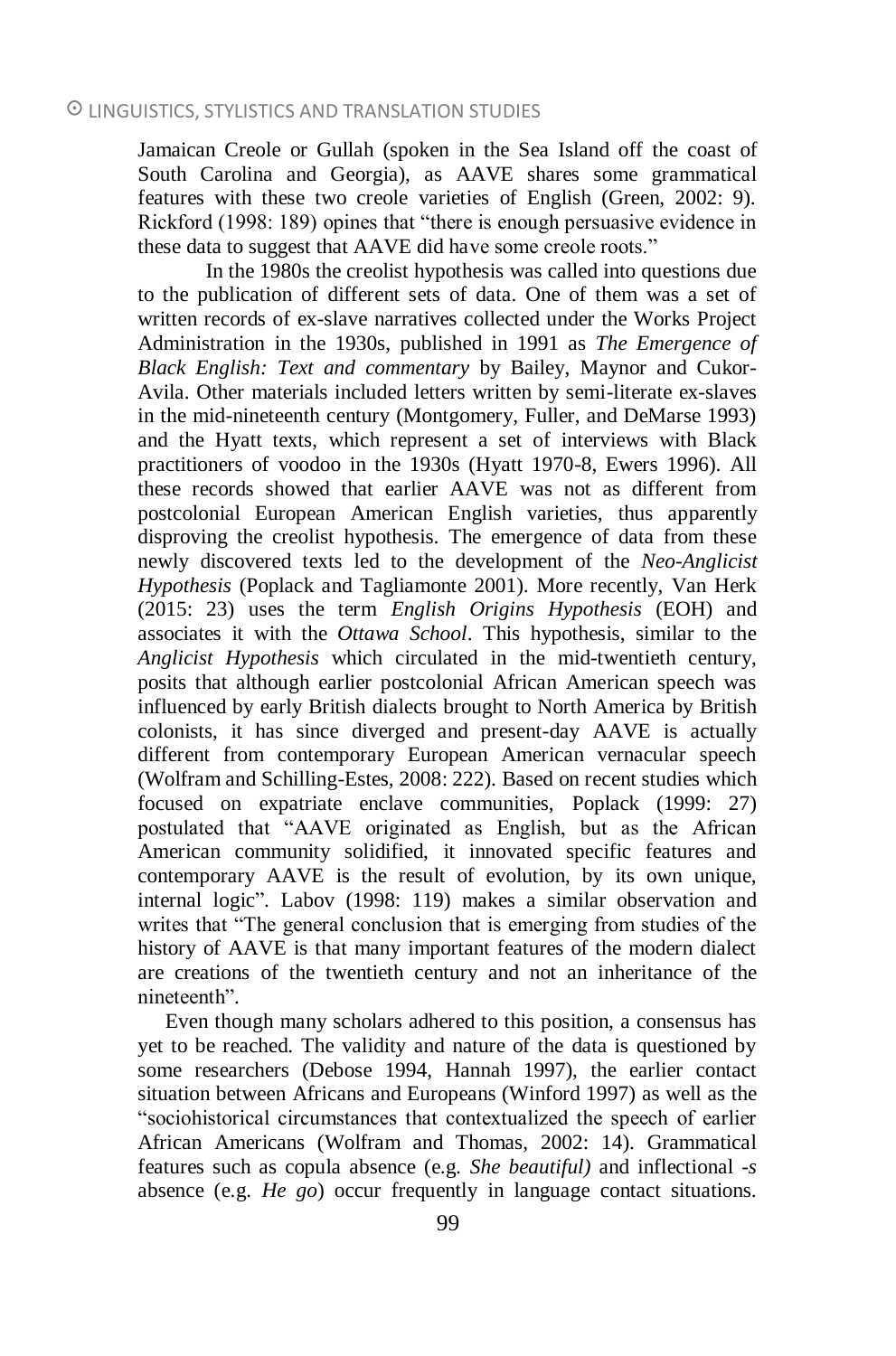These features particularized earlier African American speech and persist in present-day AAVE. Wolfram and Schilling-Estes (2008: 223) note that influence from another language or a language contact situation that takes place longer than the original contact circumstance is known as a *substrate effect*. The persistence of copula absence and inflectional *-s* absence in present-day AAVE, centuries after the first contact situation between British colonists and African slaves is deemed a substrate effect in AAVE (see also Kautzsch, 2002).

The last hypothesis which speculates on the origins and subsequent development of AAVE is the *Substrate Hypothesis* which suggests that although earlier AAVE may have contained features from regional varieties of American English, its durable substrate effects "have always distinguished it from other varieties of American English (Wolfram and Schilling-Estes, 2008: 223). Wolfram and Schilling-Estes further claim that even though sociohistorical evidence does not support the existence of a plantation creole in the American South, "this does not mean that contact with creole speakers during the passage of slaves from Africa to North America could not have influenced the development of earlier AAVE" (Wolfram and Schilling-Estes, 2008: 223).

Given the different opinions and the lack of a general consensus as to the origin and early development of AAVE, it is futile to believe that we have a definitive answer to this question. These shifts in positions over the last century warn us to be careful in reaching a final conclusion to explain the origin and early evolution of AAVE.

# **2. AAVE as a literary dialect in 19th century American fiction**

Throughout American literary history, a significant number of authors have attempted to craft the language of African American characters for different reasons. However, each author used their own set of orthographic conventions as "no orthographic system has ever been developed or agreed upon for how to represent different dialects of American English" (Peterson, 2015: 691). As a result, authors made use of *eye dialect*. This term was coined by Krapp in 1925 in his book *The English Language in America* to describe graphemic alterations that differ from the nonstandard pronunciation but which have a role in creating the impression that the speaker is using a dialectal form. Later on, Preston (1985), in an attempt to distinguish among different types of *respellings*, identified the following: *allegro speech forms*, *dialect respellings* and *eye dialect*. Allegro speech forms represent instances of nonstandard spelling that try to render casual speech (e.g., *walkin'*, *till*, *an'*). Dialect respellings aim at conveying social features of pronunciation (e.g., *dem* for *them*). Finally, eye dialect is used to show a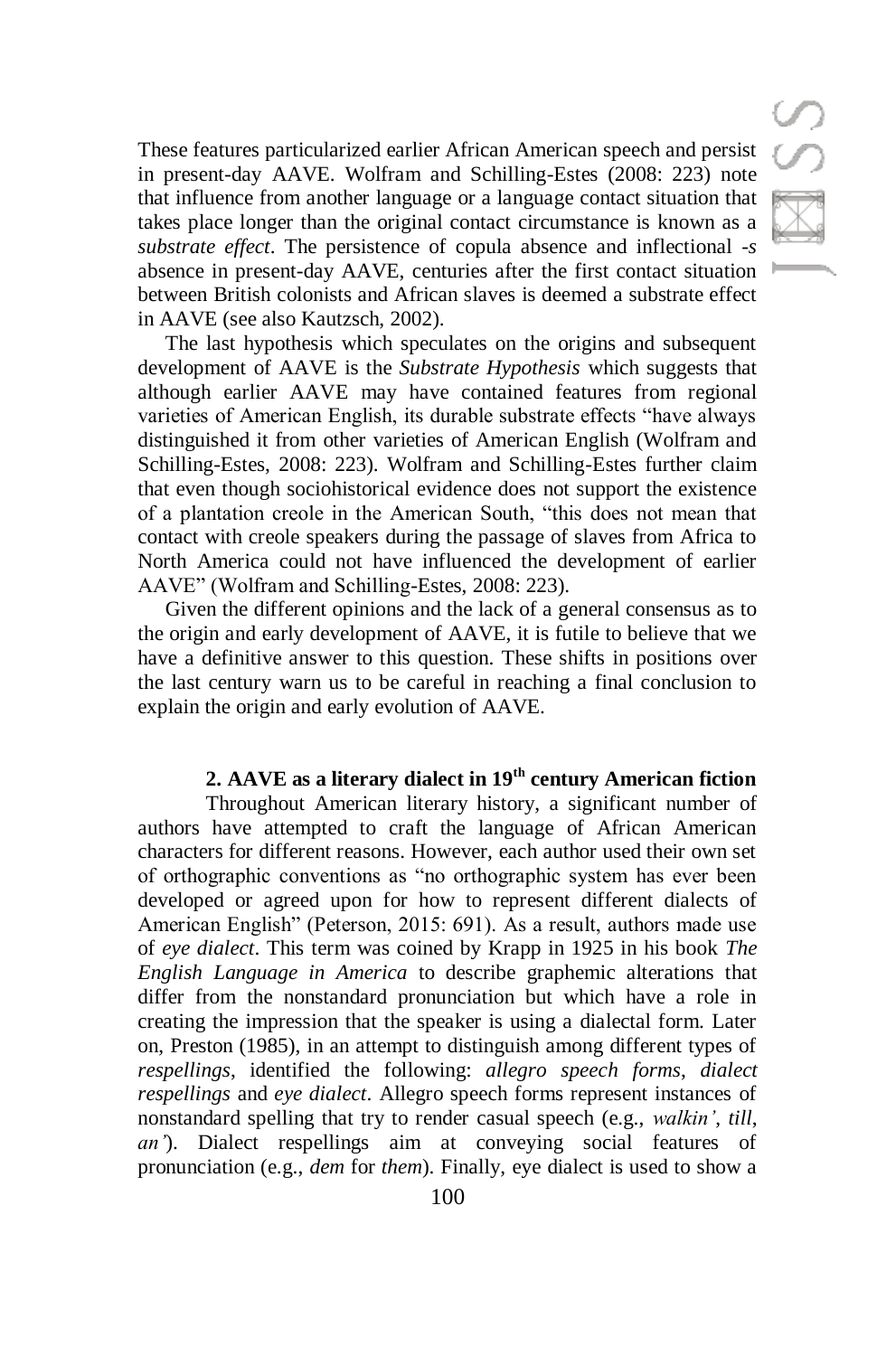phonological difference between standard and nonstandard form that do not actually exits (e.g., *wuz* for *was*).

This section focuses on how and why American authors like Mark Twain and Harriet Beecher Stowe represented African American Vernacular English in the speech of two characters: Jim and Aunt Chloe. I agree with Lanehart (2001: 1) who states that "we cannot talk about a language without considering and trying to understand the people in and of their sociocultural and historical contexts. In other words, the language and the people are inextricably linked." I prefer the term *dialectal writing* (or *writing in dialect*), as opposed to *Remus orthography*, a concept originally introduced by Hadler (1998: 108) to depict "a written language riddled with apostrophes, misspellings, and omitted letters and words" and subsequently used by Peterson (2015). The term *Remus orthography* is an obvious reference to Joel Chandler Harris's African American tales. Uncle Remus is an old former slave used by Chandler to portray the language of the Old South and Gullah (Peterson, 2015: 693). The term dialectal writing is more generous and has a wider meaning, applicable to all authors who made use of nonstandard language to render the speech of different characters.

Many (socio)linguists question the importance and accuracy of using literary dialect to draw conclusions and inferences as to the origins and development of a certain dialect, and AAVE is no exception. I follow Minnick (2004: xvi) who postulates that "there is an abundance of skepticism about the linguistic value of literary dialect – which is defined here as written attempts at representing social, regional or other types of spoken linguistic variation – still the analysis of literary dialect can be important to linguistic study as it is to literary study".

According to Dillard (1977) AAVE, when used as a literary dialect, is always rendered in a different orthography, compared to the speech of non-Black characters which is always portrayed using Standard American English orthography. This position raises a number of problems. The first one is that in the novel *The Adventures of Huckleberry Finn* (henceforth AHF) by Mark Twain, the story is told by Huckleberry Finn, a "vernacular-speaking child" (Fishkin, 1993: 3) and a non-Black character. Furthermore, in the "Explanatory" with which the novel begins, Twain acknowledges that seven dialects are used in the book:

> In this book a number of dialects are used, to wit: the Missouri Negro dialect; the extremest form of the backwoods South-Western dialect; the ordinary 'Pike County' dialect; and four modified varieties of this last. The shadings have not been done in a haphazard fashion, or by guess-work; but painstakingly, and with trustworthy guidance and support of personal familiarity with these several forms of speech.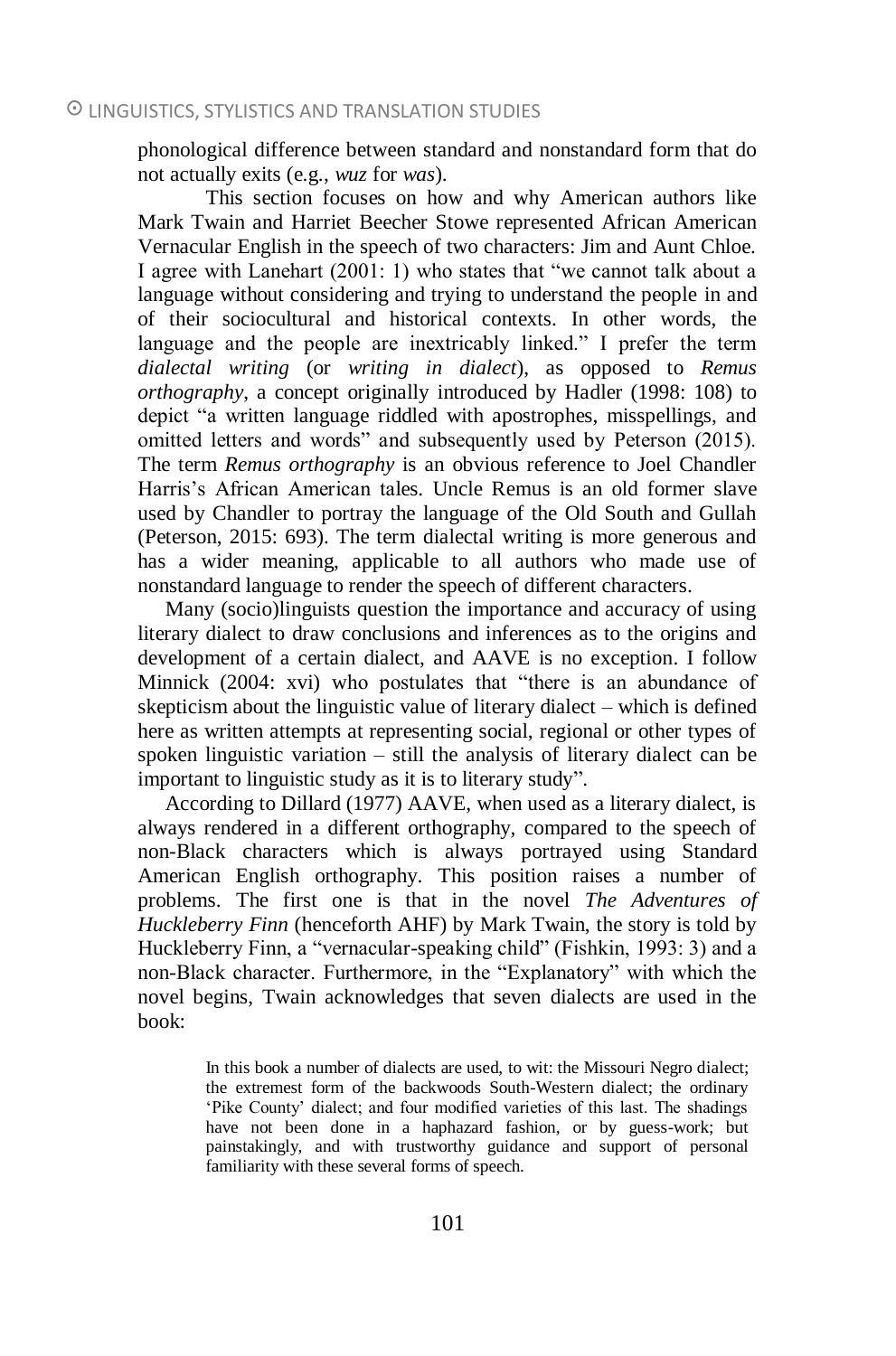**SSR** 

I make this explanation for the reason that without it many readers would suppose that all these characters were trying to talk alike and not succeeding. (Mark Twain, *The Adventures of Huckleberry Finn*, 1994: 6)

It is a wide-held belief that the only "negro dialect" in the book is the one spoken by Africa-American characters. Apart from the phonological features used to render the speech of Jim (he used '*dat*' instead of '*that*'), morphology, syntax and diction also play an important role in portraying a character's voice. A voice also comprises something that transcends grammar or literary devices. It is what Claude Brown describes as "*Spoken Soul*", a term he coined for black talk. The term was also used by Rickford and Rickford (2000) in the title of their book: *Spoken Soul: The Story of Black English*. The authors cogently argue that:

> Most African Americans – including millions who, like Brown and Baldwin, are fluent speakers of Standard English – still invoke Spoken Soul as we have for hundreds of years, to laugh or cry, to preach and praise, to shuck and jive, to sing, to rap, to shout, to style, to express our individual personas and our ethnic identities ("'spress yo'self!" as James Brown put it), to confide in and commiserate with friends, to chastise, to cuss, to act, to act the fool, to get by and get over, to pass secrets, to make jokes, to mock and mimic, to tell stories, to reflect and philosophize, to create authentic characters and voices in novels, poems, and plays, to survive in the streets, to relax at home and recreate in playgrounds, to render our deepest emotions and embody our vital core. (Rickford and Rickford, 2000: 4)

The use of AAVE in literary texts creates an intimacy and great familiarity, something that could never be achieved through the use of Standard English. Although Twain has been criticized for the way in which he portrayed Jim's speech, he was a "mostly conscientious" observer and reporter of common features of African American English" (Minnick, 2010: 184). When comparing Jim's and Huck's speech, some apparently insignificant sociolinguistic differences arise. For instance, Jim uses the alveolar nasal pronunciation (i.e., the use on /n/ instead of /ŋ/ in words like *working*), while Huck does not. Consider the following examples:

> (1) 'Well, it's all right, anyway, Jim, long as you're going to be rich again some time or another.' (Huck, p. 54)

> (2) Don't you git too peart. It's a-comin'. Mind I tell you, it's a-comin'.' (Jim, p. 58)

The fact that Huckleberry Finn speaks in the Pike County dialect should have also been mirrored in the pronunciation of ING. The ING variable is one of the most well-researched phonological variables.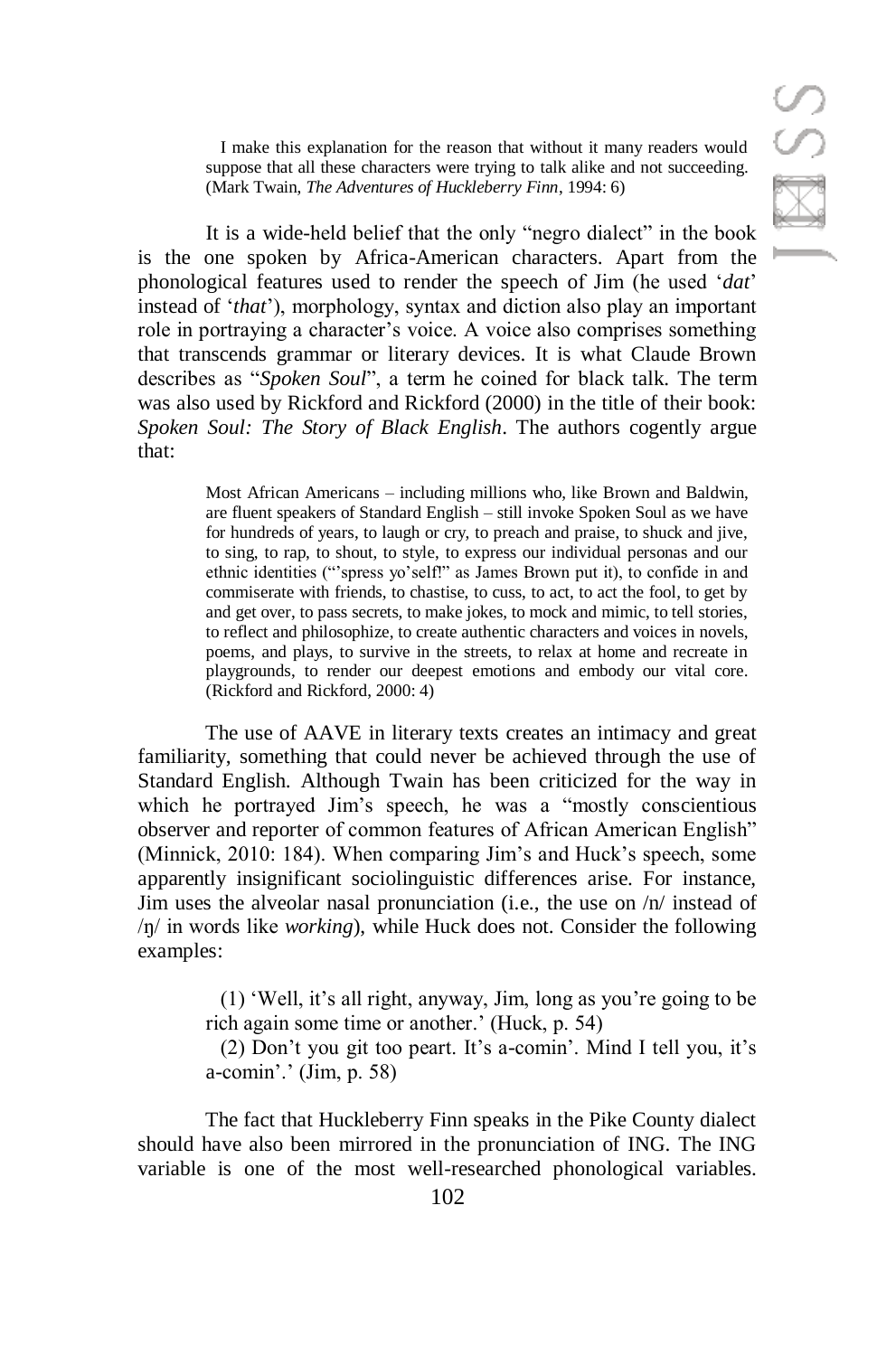Several studies (Labov 1966, Wald and Shopen 1985, Campbell-Kibler 2006) have pinpointed that the */n/* variant is the nonstandard one, associated with the lower and middle classes, whereas the */ŋ/* variant is the standard one, preferred by the upper class. Huckleberry Finn would have been expected to use the nonstandard form and not the standard one.

In the novel *Uncle Tom's Cabin* (henceforth UTC) by Harriet Beecher Stowe, not only the speech on Black characters is rendered as nonstandard. The novel opens with a discussion between Mr Shelby, the master of the plantation and Haley, a slave trader. Stowe uses the word "gentlemen" to describe both men, however, she further writes that "one of the parties, when critically examined, did not seem, strictly speaking, to come under the species" (UTC, 1982: 11). The author obviously refers to Haley, a white slave trader from Kentucky, whose "conversation was in free and easy defiance of Murray's Grammar, and was garnished at convenient intervals with various profane expressions, which not even the desire to be graphic in our account shall induce us to transcribe" (UTC, 1982: 11). The story is told by an omniscient narrator, focusing on two stories: Tom's destiny and Eliza's and George's escape. Even though most of the white characters speak in Standard English, some of them speak in a dialect. African-American characters such as Eliza and George Harris use Standard English impeccably, while Aunt Chloe uses AAVE. This is to show that Dillard's (1977) claim mentioned above does not stand. The speech of white characters is also sometimes portrayed as dialectal and there are cases in which the speech of Black characters is rendered in Standard English.

Twain's and Stowe's representation of AAVE has been subjected to criticism, with McDowell (1931: 322) referring to Stowe's "persistent inconsistency", and later on, Holton (1984: 70) talking about "dialectal inconsistency". Nonetheless, Holton (1984: 102) acknowledges that "Mark Twain's representation of Jim's dialect is certainly extremely well done". Evidence shows that Twain was striving, to the best of his ability, for accuracy and readability (Fishkin, 1993: 103). These two factors play an important part in a work of fiction which makes use of dialectal writing. Authors have to come up with a perfect formula, a balance between accuracy and readability. If the text contains too many instances of dialectal writing, then in might pose difficulties for the reader, especially if they are not acquainted with the dialect that is portrayed. So, we expect that in their representation of AAVE in the two novels under scrutiny, Twain and Stowe did not employ all the linguistic features attested in AAVE, but just a few in order to catch a glimpse of how  $19<sup>th</sup>$ century African-Americans "sounded" like. This hypothesis is also sustained by Twain's 'Explanatory" note that precedes Chapter 1 of the novel, which was already mentioned above.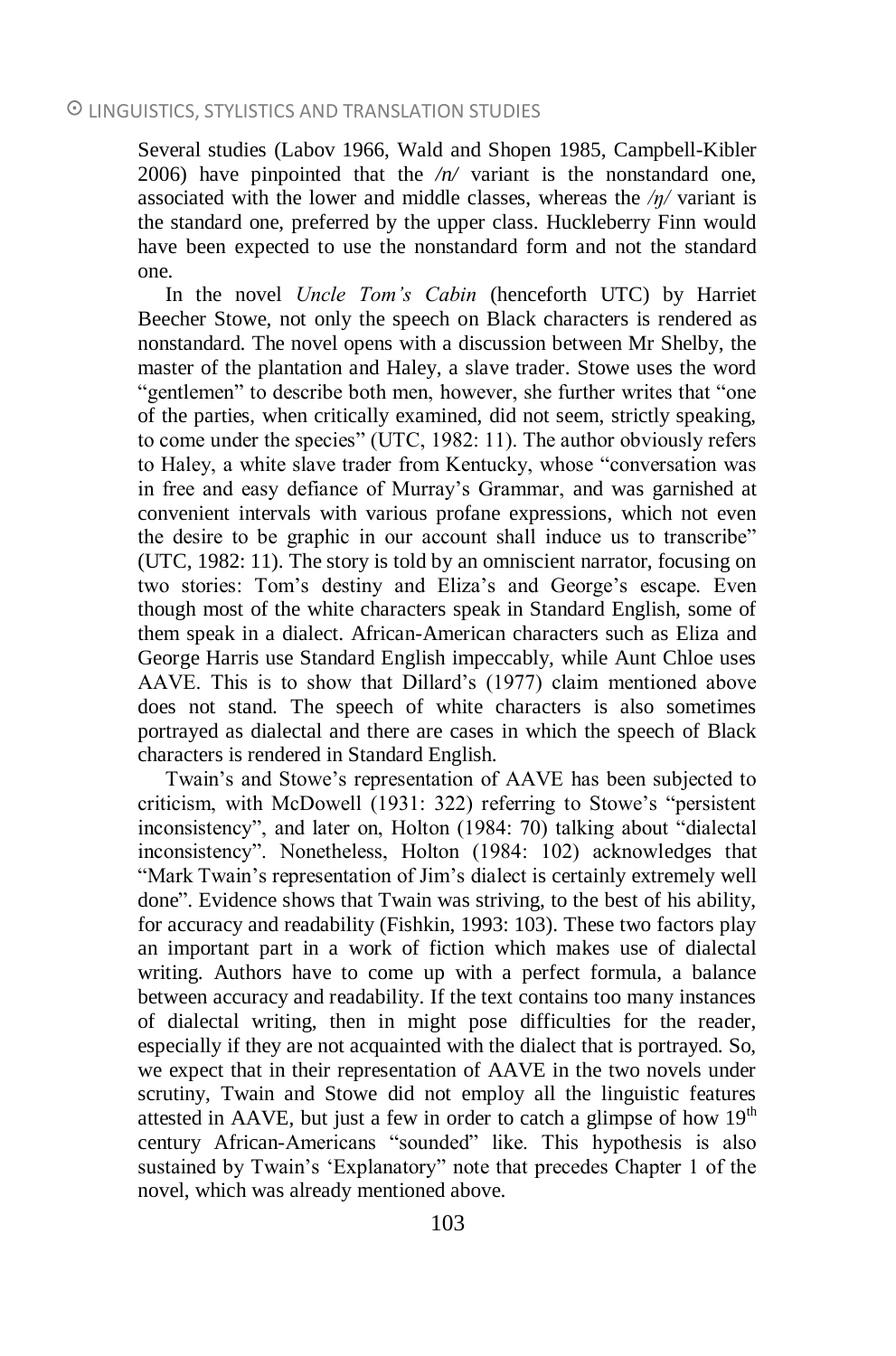# **3. Morphosyntactic features of African American Vernacular English**

According to Wolfram and Schilling-Estes (2008: 214) there is a general consensus among dialectologists that some features of AAVE are particular to this variety and are not found in European American varieties. An extensive list of phonological and morphosyntactic features of AAVE is presented in Rickford (1999) and Green (2002). Below we provide a list of some distinguishing morphosyntactic features of AAVE, as formulated in Wolfram and Schilling-Estes (2008: 214-215):

(i) habitual *be* for habitual or intermittent activity;

(3) She don't usually be here.

(ii) absence of copula for contracted forms of *is* and *are*; (4) He nice.

(iii) present tense, third-person -*s* absence;

(5) *he eat* for *he eats*

(iv) possessive -*s* absence;

(6) *man\_coat* for *man's coat*

(v) general plural -*s* absence; (7) *a lot of time* for *a lot of times*

(vi) simple past tense *had* + verb;

(8) They had went outside in the garden.

(vii) *ain't* for *didn't* (9) He ain't do it.

This somewhat restricted list does not include multiple negation as this is not necessarily a feature associated only with AAVE. Sutcliffe (1998), who looks at grammatical features found in  $19<sup>th</sup>$  century  $AAVE$ and Gullah, highlights another important peculiarity of AAVE, i.e., zero tense marker, arguing that this is a typical creole feature. He further argues that in almost 90% of the cases the reasons behind the lack of inflection are:

(a) the use of the historic present in narrative;

(b) phonological simplification leading to loss of the -ed ending;

(c) a past tense form identical to the present (e.g., the standard English *put*);

(d) deletion of underlying 'would' in habitual past tense reference.

(Sutcliffe, 1998: 141)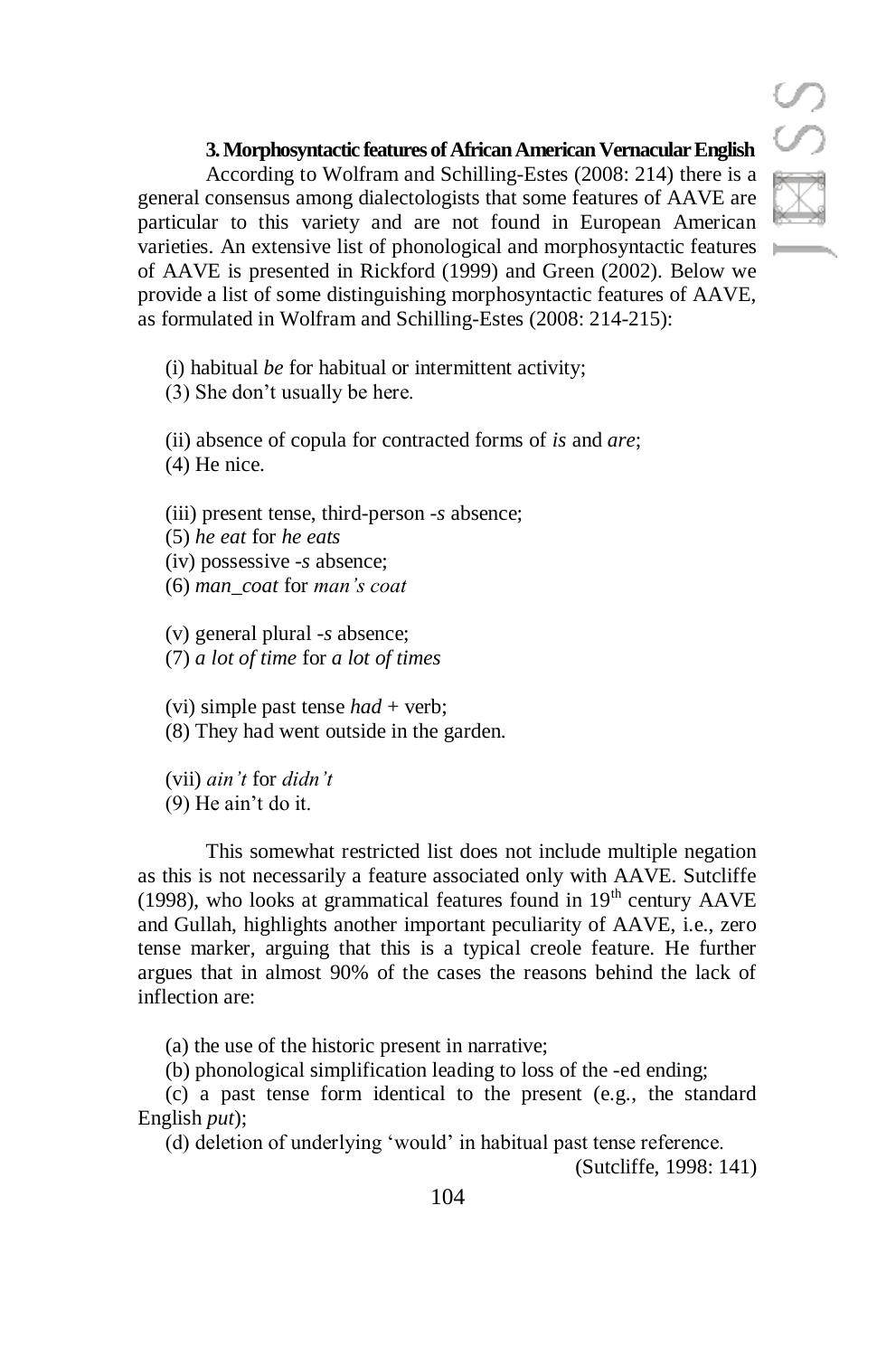Let us now turn our attention to the way in which AAVE was used as a literary dialect in the two novels under scrutiny and discuss some of the morphosyntactic features identified in the speech of Jim (AHF) and Aunt Chloe (UTC).

# **4. Morphosyntactic features in** *The Adventures of Huckleberry Finn* **and** *Uncle Tom's Cabin*

Several morphosyntactic features will be considered in this section: multiple negation, the absence of various suffixes (third-person singular, plural -*s*), the absence of copula *be*, the presence of the suffix -*s* with first and second person subjects, lack of concord, regularization of verb forms, possessive and personal pronouns and *a*-prefixing.

Multiple negation is a nonstandard grammatical feature found in most, if not all, dialects of English and AAVE is no exception. Green (2002: 77) writes that multiple negators like *don't*, no and nothing can be used in a single negative sentence. In both AFH and UTC multiple negation is a feature that appears quite frequently in the speech of Jim and Aunt Chloe respectively. Consider the following examples:

(10) a. 'I couldn't git nuffn' else (Jim, p. 49)

- b. I 'uz powerful sorry you's killed, Huck, but I ain't no mo', now.' (Jim, p. 50)
- c. But I didn' have no luck.' (Jim, p. 51)
- d. I see it wan't no use fer to wait…' (Jim, p. 51)
- e. Mighty few an' dey ain' no use to a body.' (Jim, p. 52)

(11) a. 'don't tell me nothin' of dem…' (Aunt Chloe, p. 36)

- b. 'I never said nothin'. (Aunt Chloe, p. 36)
- c. 'Ta'nt no fault o' hern' (Aunt Chloe, p. 36)
- d. 'Lor, the family an't nothing!' (Aunt Chloe, p. 36)
- e. 'I can't do nothin' with ladies in de kitchen!' (Aunt Chloe, p. 38)

In the examples provided in (10) we can observe instances of intra-speaker variation, in the pronunciation of the negator *ain't*, which is spelled *ain't* (10b) and *ain'* (10e). A third pronunciation is found in Aunt Chloe's speech, who pronounces it as *an't* (11d). Fickett (1975) researched the verb system in AAVE with a particular emphasis on the uses of negative elements *ain't*, *not*, and *don't* from the perspective of tenses. He concluded that "because it has a system of tenses which indicate degrees of pastness and degrees of futurity, it can talk about how long-ago things didn't happen, or how far ahead they aren't going to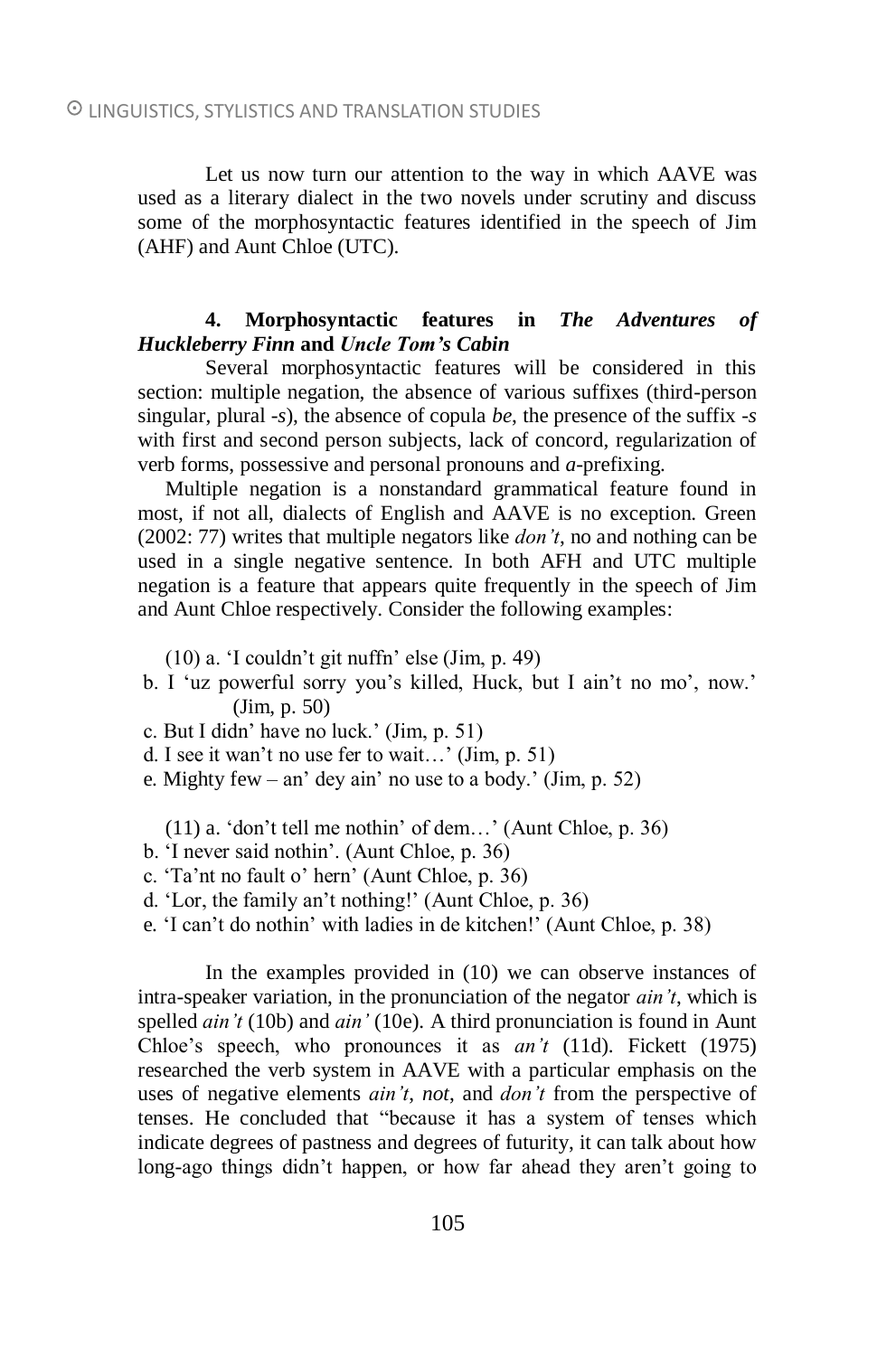happen" (Fickett, 1975: 90). This can also be observed in the examples provided above in (10) and (11).

Another morphosyntactic feature that can be found both in the speech of Jim and Aunt Chloe is the absence of various suffixes (third-person singular, plural -*s*) or the presence of the -*s* suffix with first and second person subjects. Consider the following examples:

> (12) a. 'Well, I knows what I's gwyne to do. (Jim, p. 14) b. 'I's gwyne to set down here and listen tell I hears it agin.'

(Jim, p. 14)

c. 'Here' I've got a thin old knife, I keeps sharp a purpose.' (Aunt Chloe, p. 35)

d. '…dey takes dat ar time.' (Aunt Chloe, p. 37)

e. 'Well, now, I hopes you're done' (Aunt Chloe, p. 40)

f. 'We wants to sit up to meetin' – meetin's is so curis. We likes 'em.' (Aunt Chloe, p. 40)

The presence of the *-s* suffix with first and second person subjects appears more frequently in the speech of Aunt Chloe than in the speech of Jim. In most cases the suffix -*s* is attached to verbs used with first person subjects (e.g., *I knows*, *I hears*, *I hopes*, *I keeps*). The fact that both Jim and Aunt Chloe add -*s* to verbs in the first person singular, which results in a pronoun-verb discrepancy, is known as hypercorrection (Huber, 2018: 68).

There are several instances of lack of concord between subject and verb, for example:

 $(13)$  a. 'Say – who is you? Whar is you?' (Jim, p. 14)

b. 'Yo' ole father doan' know…' (Jim, p. 26)

c. 'Dey's two angels hoverin' roun' 'bout… .' (Jim, p. 26)

d. 'But you is all right.' (Jim, p. 26)

- e. 'Dey's two gals flyin' 'bout you…' (Jim, p. 26)
- f. W'y, what has you lived on.' (Jim, p. 49)
- g. '…it's a sign dat you's agwyne to be rich.' (Jim, p. 52)
- h. '…don' you see I has? (Jim, p. 52)

(14) a. Jinny and I is good friends… .' (Aunt Chloe, p. 36)

b. 'Ah, Mas'r George, you does n't know half your privileges…' (Aunt Chloe, p. 36)

c. '…but tan't everybody knows what they is.' (Aunt Chloe, p. 38)

d. '…for we's goin' to have the meetin'.' (Aunt Chloe, p. 40)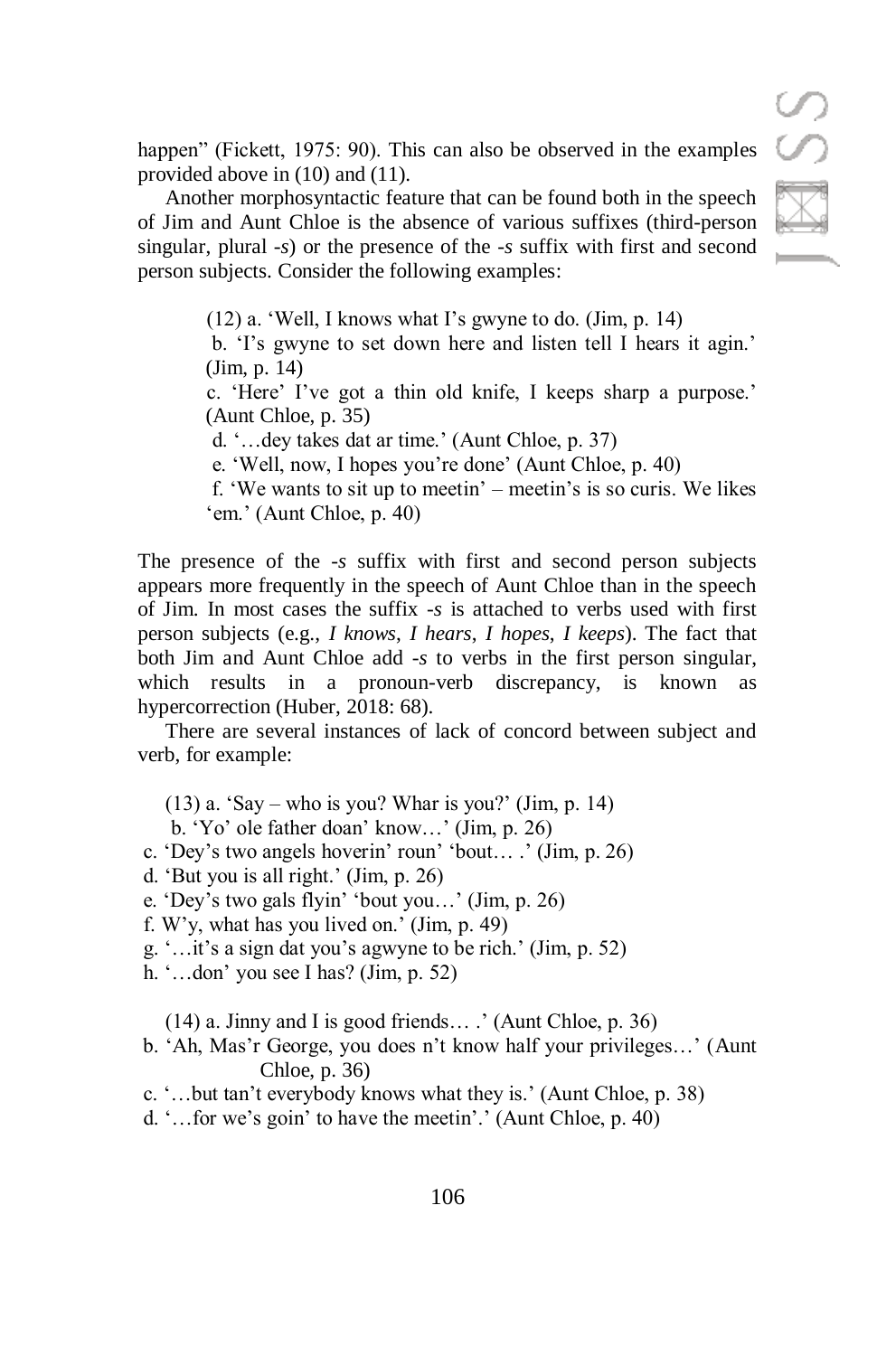Lack of subject-verb agreement is well-documented in AAVE (Cukor-Avila 2001, Wolfram and Thomas 2002) and it seems that this feature has been preserved in contemporary AAVE (Rickford, 1992; Wolfram, 2004).

The absence of copula occurs in the speech of Jim:

(15) a. 'You gwyne to have considable trouble…' (Jim, p. 26)

- b. Sometimes you gwyne to git huty, en sometimes you gwyne to git sick' (Jim, p. 26)
- c. '…didn' know by de sign dat you gwyne to be rich bymeby.' (Jim, p. 52)

There were no instances of the absence of copula in the speech of Aunt Chloe. Furthermore, there are several instances in Jim's speech in which the copula is preserved. Consider the following examples:

- (16) a. 'I knows what I's gwyne to do.' (Jim, p. 14)
- b. 'Yo ole father doan' know, yit, what he's a-gwyne to do.' (Jim, p. 26)
- c. 'You's gwyne to marry de po' one…' (Jim, p. 26)
- d. 'dat you's gwyne to git hung.' (Jim, p. 27)

Despite the fact that the copula is retained in these instances, the contracted form *'s* is used with first- and second-person singular subjects. Significant is also the form *gwyne* used as a future tense marker.

As somewhat expected, Jim and Aunt Chloe regularize irregular verb forms, although this does not occur quite frequently.

(17) a. 'I knowed dey was arter you.' (Jim, p. 52)

b. 'And so ye telled Tom, did ye?' (Aunt Chloe, p. 37)

c. 'Cake ris all to one side' (Aunt Chloe, p. 35)

d. 'You know'd your old aunty.' (Aunt Chloe, p. 35)

The process of regularization of irregular verbs occurs in several varieties of North American English (see Montgomery, 2004; Bayley and Santa Ana, 2004; Fought, 2002) as well as varieties of British English (see Miller, 2004; Trudgill, 2004; Anderwald, 2009). This feature has also been attested in AAVE (see Wolfram, 2004).

There are several instances in Twain's novel where Jim does not mark past tense forms. The tense is only understood from the context:

(18) a. 'I come heah de night arter you's killed.' (Jim, p. 49) b. 'I see a light a-comin' roun' de p'int.' (Jim, p. 51)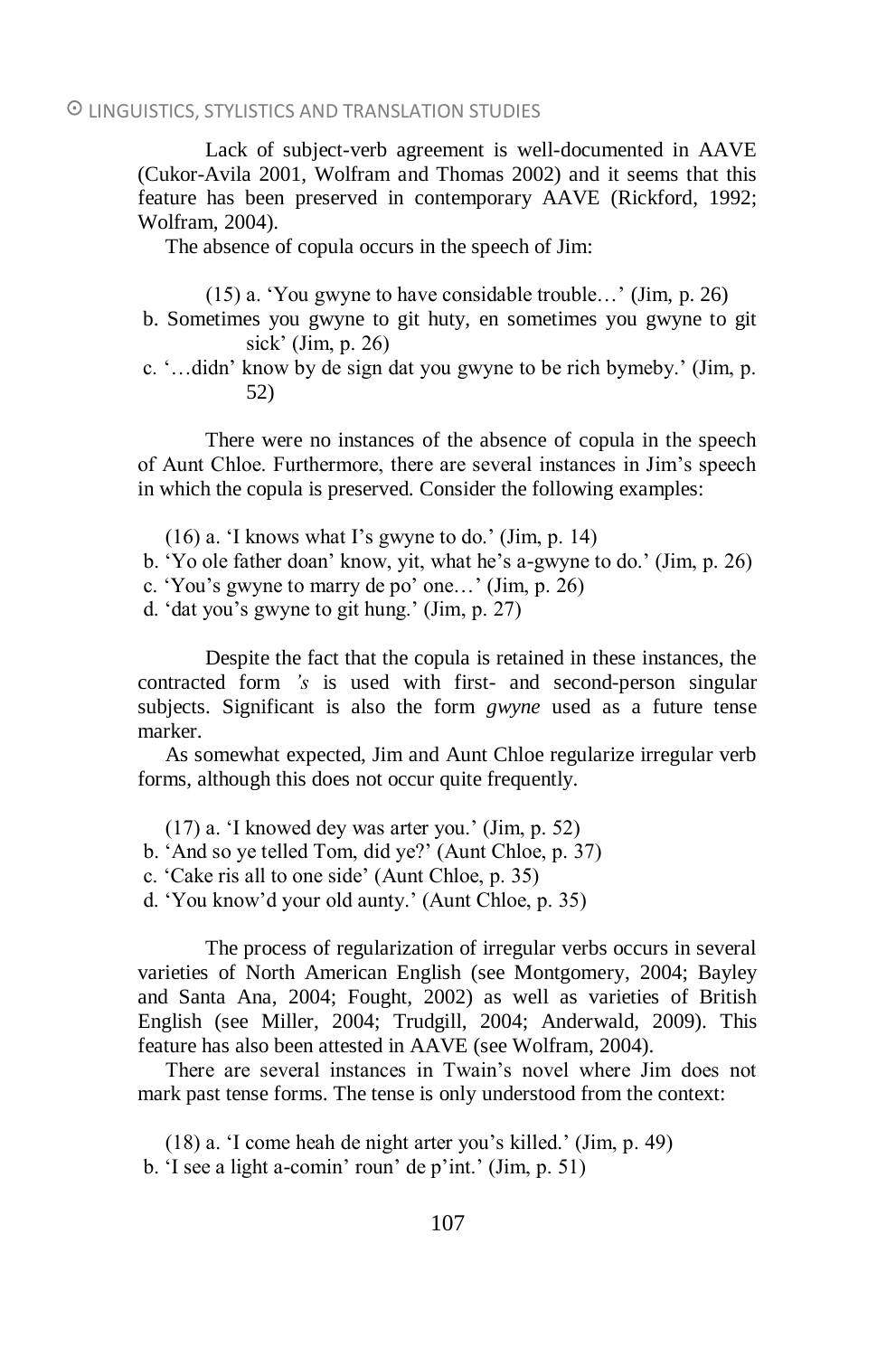- c. 'I see it warn't no use fer to wait, so I slid overboard, en stuck out…' (Jim, p. 51)
- d. 'When we 'uz mos' down to de head er de islan', a man begin to come aft wid a lantern.' (Jim, p. 51)

This peculiarity was only found in Jim's speech. In the speech of  $\blacksquare$ Aunt Chloe, however, we could not find any such instances. Another interesting feature which characterized Jim's speech was the use of past participle forms instead of the past tense. Consider the following examples:

(19) a. 'Den I swum to de stern uv it, en tuck aholt.' (Jim, p. 51) b. 'So I clumb up en laid down on de planks.' (Jim, p. 51) c. 'No, but I been rich wunst, and gwyne to be rich agin.' (Jim, p. 52) d. 'So I done it.' (Jim, p. 53)

Noteworthy is the irregularization of the verb *climb*, as '*clumb*' (19b), probably by analogy to verb forms like *find*-*found*, *hang*-*hung*.

An important feature that appears consistently in Jim's speech is *a*prefixing. Schneider (1989: 147) writes that *a*-prefixing frequently occurs in folk speech on both sides of the Atlantic.

 $(20)$  a. '...what he's a-gwyne to do.' (Jim, p. 26)

- b. '…but dey wuz people a-stirrin' yit' (Jim, p. 50)
- c. 'I see a light a-comin' roun' de p'int.' (Jim, p. 51)
- d. 'What you want to know when good luck's a-comin' for?' (Jim, p. 52)
- e. '…it's a sign dat you's agwyne to be rich…' (Jim, p. 52)

f. '…right off en keep things a-movin'.' (Jim, p. 53)

g. '…didn't de line pull loose en de raf' go a-hummin' down de river' (Jim, p. 88)

h. 'I was a-listenin' to all de talk…' (Jim, p. 95)

(21) '…there's old Bruno, too, a pawin' round; what on airth!' (Aunt Chloe, p. 51)

*A*-prefixing also occurs in Aunt Chloe's speech, albeit rare, as illustrated in (21). It is also worth mentioning the use of possessive pronouns, especially 'your' which is represented in its nonstandard and weakened forms *yer* and *yo*, as illustrated below:

(22) a. 'Yo' ole father doan' know…' (Jim, p. 26) b. 'You gwyne to have considable trouble in yo' life…' (Jim, p. 26)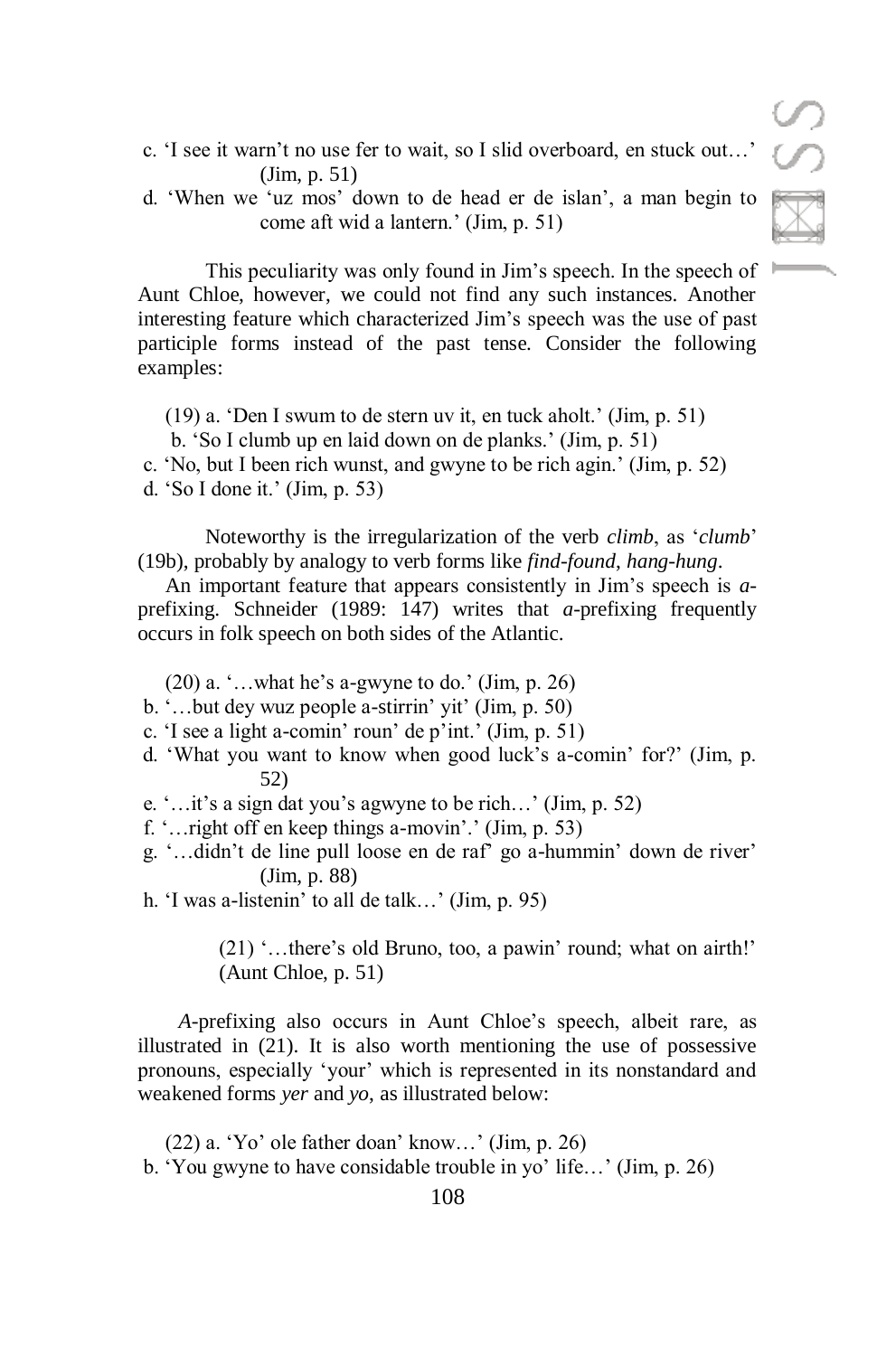c. 'Dey's two gals flyin' 'bout you in yo' life.' (Jim, p. 26)

d. '…how yo' pap come over to de town…' (Jim, p. 50)

e. 'It ain't yo' fault, Huck' (Jim, p. 96)

(23) '…you does n't know half your privileges in yer family' (Aunt Chloe, p. 36)

In Aunt Chloe's speech the personal pronoun '*you*' is rendered in its nonstandard form *ye*, whereas in Jim's speech Twain uses the standard form *you*.

(24) a. 'Jinny and I is good friends, ye know' (Aunt Chloe, p. 36) b. 'And so ye telled Tom, did ye?' (Aunt Chloe, p. 37)

(25) a. 'But you is all right.' (Jim, p. 26)

- b. '…dat you's gwyne to hit hung.' (Jim, p. 27)
- c. '…maybe you's got to be po' a long time fust.' (Jim, p. 52)
- d. 'don' you see I has?' (Jim, p. 52)

Noteworthy is also the use of the tag question in (24b), in the speech of Aunt Chloe.

The occurrence of the suffix -*s* with first and second person subjects (e.g., *I knows*, *We wants*, *We likes*, *I hopes*), the construction *for to* in (10d) and (18c), as well as preverbal  $a$ - in (20), reveal that 19<sup>th</sup> century AAVE was characterized by rich verbal inflections. These features rarely occur in present-day AAVE.

# **Conclusions**

This paper has discussed AAVE as a literary dialect in two  $19<sup>th</sup>$ century American novels: *The Adventures of Huckleberry Finn* and *Uncle Tom's Cabin*. The analysis has highlighted several morphosyntactic characteristics associated with AAVE in general and has identified several morphosyntactic features found in the speech of two characters of African-American descent: Jim and Aunt Chloe.

All the morphosyntactic features identified in the speech of the two African-American characters under scrutiny have been attested in AAVE. The authors have also managed to keep a balance between accuracy and readability, which is a vital aspect in a work of fiction that makes use of dialectal writing. The linguistic inconsistencies for which both authors have been blamed contribute to the novels' authenticity and make the characters believable and realistic. The instances of *intraspeaker* variation that have been highlighted stand proof to the (socio)linguistic insight that the authors possessed. It is also clear that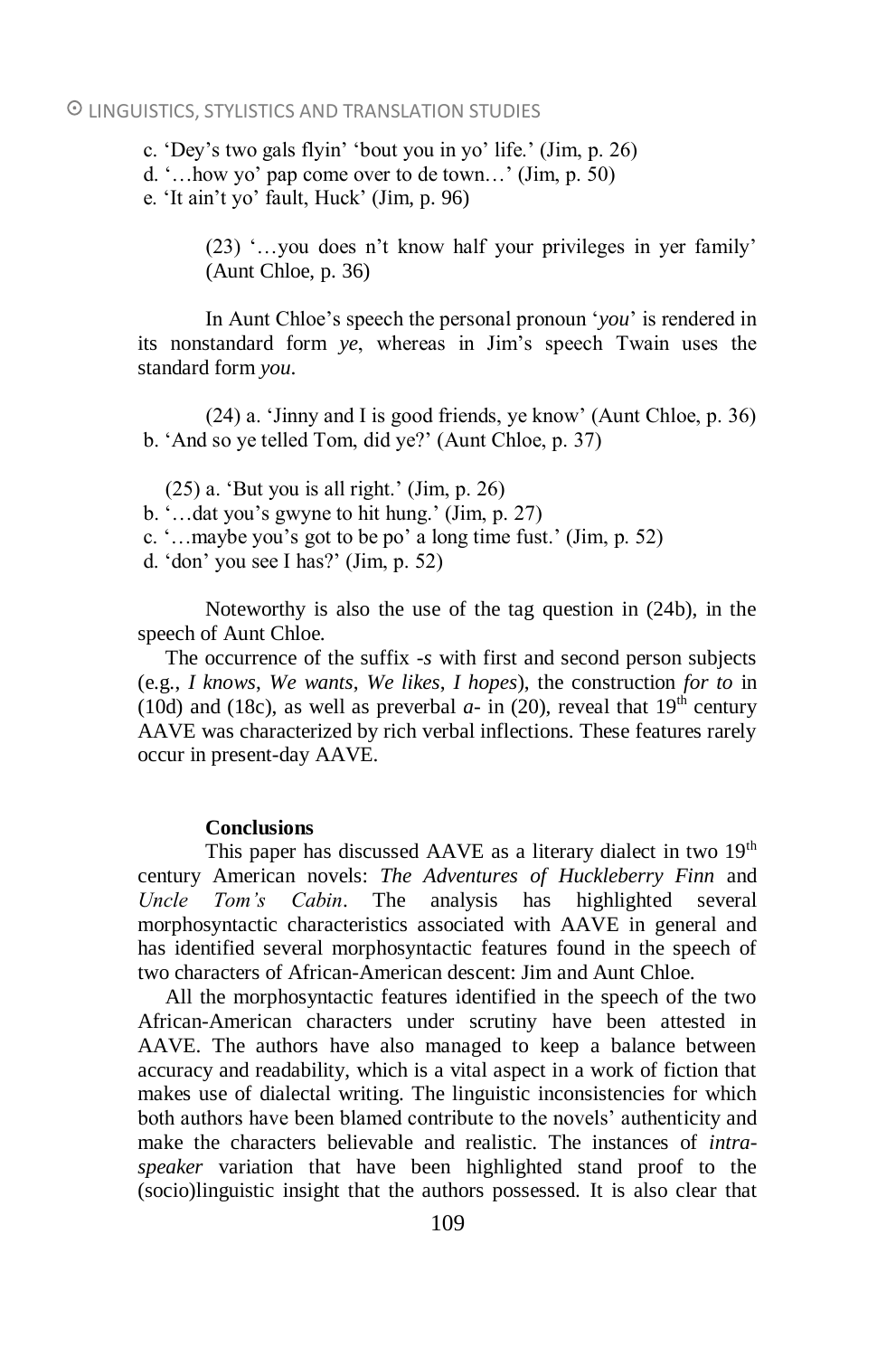Mark Twain offered a very accurate description of AAVE through the consistent features employed (rich verbal morphology, *for to* infinitives, *a*-prefixing, the use of pronouns etc.). Beecher Stowe's rendition of AAVE includes more instances of *eye dialect* and *pronunciation respellings* than morphosyntactic particularities.

#### **REFERENCES:**

Anderwald, L., *The morphology of English Dialects: Verb Formation in Non-Standard English*. Cambridge: Cambridge University Press, 2009.

Bayley, R., Santa Ana, O. Chicano, *English: morphology and syntax.* In Kortmann, B., Burridge, K., Mesthrie, R., Schneider, E.W., Upton, C. (eds.), *A handbook of Varieties of English*, vol 2, *Morphology and Syntax*. Berlin, New York: Mouton de Gruyter, p. 374-390, 2004.

Campbell-Kibler, K., *Listeners Perceptions of Sociolinguistic Variables: The case of (ING)*. PhD dissertation, University of Stanford, 2006.

Cukor-Avila, P., *Co-existing grammars: The relationship between the evolution of African American and Southern White Vernacular in the South.* In Lanehart, S. (ed.), *Sociocultural and Historical Contexts of African American Vernacular English*. Amsterdam and Philadelphia: John Benjamins, 2001, p. 93-128.

Debose, Ch., *Creole English in Samaná*. In Ingemann, F. (ed.), *1994 Mid American Linguistic Conference Papers*, vol. 2. Lawrence: University of Kansas Department of Linguistics, 1994, p. 341-350.

Dillard, J. L., *Black English: its History and Usage in the United States*, New York: Vintage House, 1972.

Dillard, J.L., *Lexicon of Black English*, New York, Seabury Press, 1977.

Ewers, T., *The Origin of American Black English: Be Forms in HOODOO Texts*, New York, Mouton de Gruyter, 1996.

Fasold, R.W., *The relation between black and white speech in the South*, *American Speech* 56: 163-89, 1981.

Fickett, J., *Ain't, not, and Don't in Black English*, in Dillard, J.L., (ed.), *Perspectives on Black English*. The Hague: Mouton de Gruyter, 1975, p. 86-90.

Fishkin, S.F., *Was Huck Black? Mark Twain and African American Voices*. New York: Oxford University Press, 1993.

Fought, C., *Chicano English in Context*. Basingstoke: Palgrave Macmillan, 2002.

Green, L.J., *African American English*, Cambridge, Cambridge University Press, 2002.

Hadler, J. Remus Orthography, *The History of the Representation of the African American Voice*. *Journal of Folklore Research*, 35(2): 99-126, 1998.

Hannah, D., *Copula absence in Samaná English*, Qualifying paper, Department of Linguistics, Stanford University, 1997.

Holton, S.W., *Down Home and Uptown: The representation of Black Speech in American Fiction*, London, Farleigh Dickinson University Press, 1984.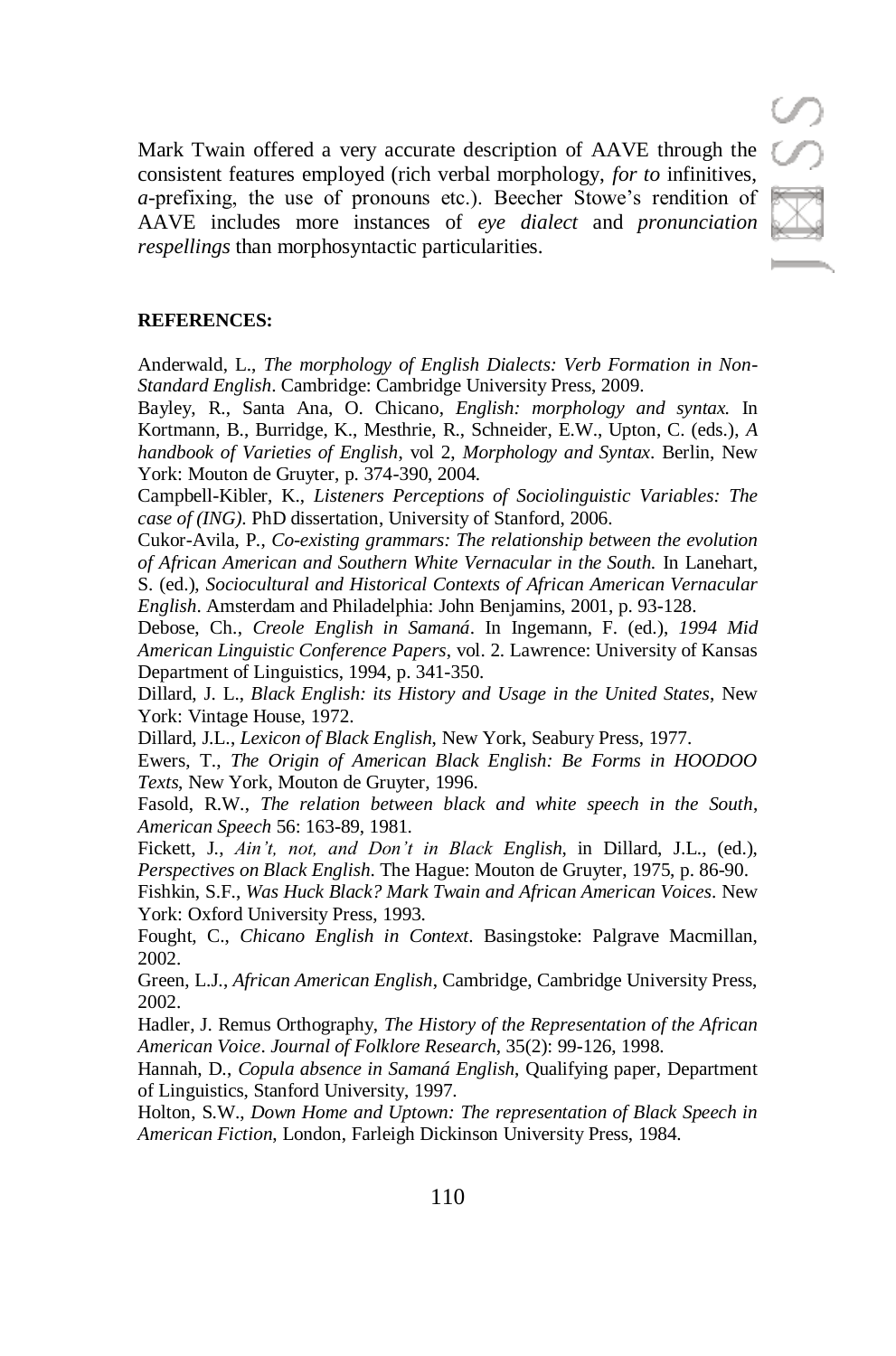Huber, S., *African American Vernacular English as a Literary Dialect. A Linguistic Approach*, München, Herbert Utz Verlag, 2018.

Hyatt, H.M., *Hoodoo-conjuration-witchcraft-rootwork*, vols. 1-5. Hannibal, MO: Western Publishing Co, 1970-8.

Kautzsch, A., *The Historical Evolution of Earlier African American English. An Empirical Comparison of Early Sources*, Berlin and New York, Mouton de Gruyter, 2002.

Krapp, G.P., *The English Language in America*, The Century Co., for the Modern Language Association of America, 1925.

Kurath, H., *A Word Geography of the Eastern United States*, Ann Arbor, University of Michigan Press, 1949.

Labov, W., *The Social Stratification of English in New York City*, Washington, DC, Center for Applied Linguistics, 1966.

Labov, W., *Coexistent systems in African American English*, in Mufwene, S., Rickford J., Baugh, J. (eds.), *African American English*, London, Routledge, 1998.

Lanehart, S., *State of the art in African American English research: Multidisciplinary perspectives and directions*, in Lanehart, S. (ed.), *Sociocultural and Historical Contexts of African American Vernacular English*, Amsterdam and Philadelphia, John Benjamins, p. 1-20, 2001.

McDowell, T., 'The use of Negro Dialect by Harriet Beecher Stowe', *American Speech* 4: 322-326, 1931.

Miller, J., *Scottish English: morphology and syntax*, in Kortmann, B., Burridge, K., Mesthrie, R., Schneider, E.W., Upton, C. (eds.), *A handbook of Varieties of English*, vol 2, *Morphology and Syntax*, Berlin, New York, Mouton de Gruyter,  $2004$ , p.  $47 - 72$ .

Minnick, L.C., *Dialect and Dichotomy. Literary Representations of African American Speech*, Tuscaloosa, University of Alabama, 2004.

Minnick, L.C., *Dialect Literature and English in the USA: Standardization and National Linguistic Identity*, in Hickey, R. (ed.), *Varieties of English in Writing: The Written Word as Linguistic Evidence*, Amsterdam, John Benjamins, 2010, p. 163-96.

Montgomery, M., Fuller, J., DeMarse, S., 'The black men has wives and sweet harts [and third person -*s*] jest like the white men: Evidence for verbal -*s* from written documents on nineteenth-century African-American speech', *Language Variation and Change* 5: 335-57, 1993.

Montgomery, M.B., *Appalachian English: morphology and syntax*. In Kortmann, B., Burridge, K., Mesthrie, R., Schneider, E.W., Upton, C. (eds.), *A handbook of Varieties of English*, vol 2, *Morphology and Syntax*, Berlin, New York, Mouton de Gruyter, 2004, pp. 245-280.

Morgan, M., *More than a mood or an attitude: Discourse and verbal genres in African-American culture*. In Mufwene, S.S., Rickford, J.R., Bailey, G., Baugh, J. (eds.), *African-American English: Structure, History and Use*. London: Routledge, 1998, p. 251-81.

Mufwene, S.S., "What is African-American English?" In Lanehart, S. (ed.), *Sociocultural and historical contexts of African-American Vernacular English*, Amsterdam, John Benjamins, 2001, p. 21-51.

Peterson, J.B., *The (Re)turn to Remus Orthography: The Voices of African American Language in American Literature*, in Lanehart, S., (ed.) *The Oxford*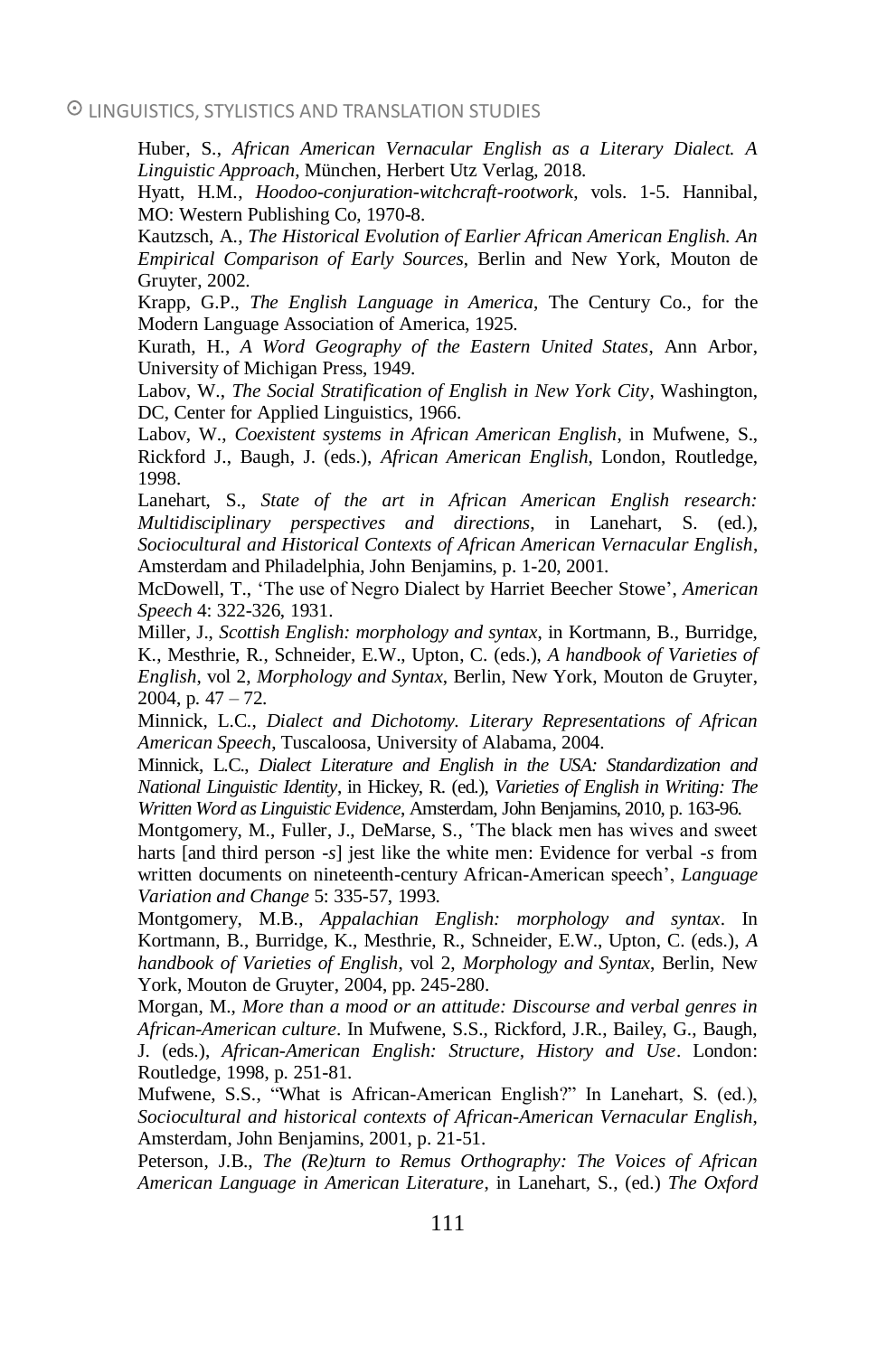*Handbook of African American Language*, Oxford and New York, Oxford University Press, 2015, p. 691-705.

Poplack, S (ed.), *The English History of African American English*, Malden and Oxford, Blackwell, 1999.

Poplack, S., Tagliamonte, S., *African American English in the Diaspora*, Oxford, Blackwell, 2001.

Preston, D., *The Li'l Abner Syndrome: Written Representations of Speech*, *American Speech* 60: 328-336, 1985.

Rickford, J.R., *Grammatical variation and divergence*, in Gerritsen, M., Stein, D. (eds.), *Internal and External Factors in Linguistic Change*, The Hague, Mouton, 1992, p. 175-200.

Rickford, J.R., *The Creole Origins of African-American Vernacular English: Evidence from Copula Absence*, in Mufwene, S., Tickford, J.R., Bailey, G., Baugh, J. (eds.), *African American English: Structure, History, and Use*, London, Routledge, 1998, p. 154-200.

Rickford, J.R., *African American Vernacular English: Features, Evolution and Educational Implications*, Malden and Oxford, Blackwell, 1999.

Rickford, J.R., and Rickford, R.J., *Spoken Soul*: *The Story of Black English*, New York, John Wiley and Sons, Inc, 2000.

Schneider, E.W., *American Earlier Black English: Morphological and Syntactic Variables*, Tuscaloosa, University of Alabama Press, 1989.

Smith, E., 'What is black English? What is Ebonics?' in Theresa Perry and Lisa Delpit (eds.), *The Real Ebonics Debate*: *Power, Language, and the Education of African-American Children*, Boston, Beacon Press, 1998, p. 49–58.

Smitherman, G., *Black language and the education of Black children: One mo once*. *The Black Scholar* 27(1): 29-35, 1997.

Spears, A.K., *Black American English*, in Cole, J.B. (ed.), *Anthropology for the Nineties: Introductory Readings*, New York, The Free Press, 1988, p. 96-113.

Spears, A.K. "African-American language use: Ideology and so-called obscenity." In Mufwene, S.S., J.R. Rickford, G. Bailey, J. Baugh (eds.), *African-American English: Structure, History and Use*. London: Routledge, 1998, pp. 226-50.

Stewart, W., "Sociolinguistic Factors in the History of American Negro Dialects", *The Florida FL Reporter* 5(2): 11, 22, 24, 26, 28, 1967.

Stowe, H.B., *Uncle Tom's Cabin*, Penguin Putnam, The Library of America, 1982.

Sutcliffe, D., 'Gone with the wind? Evidence for  $19<sup>th</sup>$  century African American speech', *Links & Letters* 5: 127-142, 1998.

Trudgill, P., *The dialect of East Anglia: morphology and syntax*, in Kortmann, B., Burridge, K., Mesthrie, R., Schneider, E.W., Upton, C. (eds.), *A handbook of Varieties of English*, vol 2, *Morphology and Syntax*. Berlin, New York, Mouton de Gruyter, 2004, p.142-153.

Twain, M., *The Adventures of Huckleberry Finn*, London, Penguin Books, 1994. Van Herk, G., *The English Origins Hypothesis*, in Lanehart, S., (ed.) *The Oxford Handbook of African American Language*, Oxford and New York, Oxford University Press, 2015, p. 23-34.